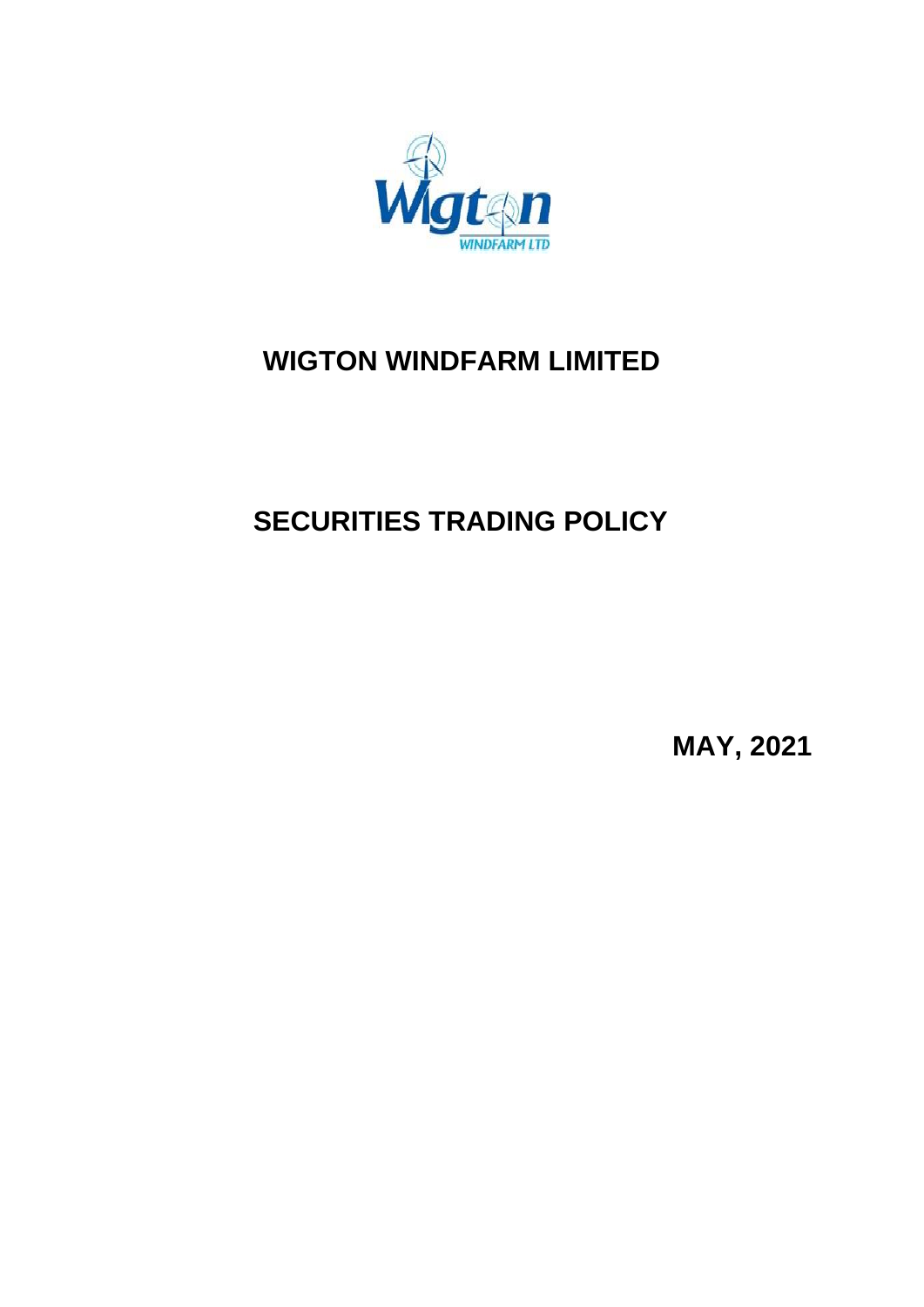## **1. POLICY STATEMENT**

Wigton Windfarm Limited (hereinafter called "WWFL" or "the Company") was established in April 2000 under the Companies Act of Jamaica. In May, 2019 the Company was listed on the main market of the Jamaica Stock Exchange ("JSE"). As a listed company, WWFL is required to comply with the Securities Act and all regulations, guidelines, rules and principles in relation to insider trading. In this regard the Board of Directors of WWFL has approved this Securities Trading Policy (hereinafter referred to as the "Policy").

## **2. PURPOSE**

- 2.1. The shares of WWFL are listed on the JSE.
- 2.2. This Policy outlines when and how directors and officers of the Company and their associated and connected persons may deal in the Company's Securities and the securities of other entities listed on the JSE (because they may obtain price sensitive information while performing their duties for the Company).
- 2.3. All directors, senior managers and other employees should refer any questions that they may have concerning this Policy and/or securities trading activities in the Company to the Chairman or the Company Secretary before they trade in the securities of the Company.

## **3. DEFINED TERMS**

In this Policy:

- 3.1. **Affected Person** means,
	- 3.1.1. in relation to Company Securities, any director or officer of the Company;
	- 3.1.2. in relation to securities of listed companies, a director or officer of a listed company who by virtue of his/her position as such director or officer, is in possession of price-sensitive information in relation to such securities;
	- 3.1.3. Connected Persons; and
	- 3.1.4. Associated Persons.
- 3.2. **Associated Persons** include (i) any director or senior manager of WWFL (ii) any immediate relative (spouses, parents, brothers, sisters, children, stepchildren and spouses of children and step-children) or partner of any director or senior manager of WWFL (iii) any company of which a director or senior manager of WWFL, or an immediate relative or partner of any director or manager of WWFL, is a director or senior manager or has control (iv) any holding company or subsidiary of WWFL (v) any company which is directly or indirectly controlled by WWFL (vi) any person who has control of WWFL (vii) any immediate relative or partner of any person who has control of WWFL.

## 3.3. **Closed Period** means those periods commencing from:

- 3.3.1. the time information is obtained, up to the date of announcement to the JSE of a matter that involves price-sensitive information in relation to the securities concerned;
- 3.3.2. thirty (30) days prior to the due date of announcement to the JSE of a listed company's quarterly results up to the date of announcement of the quarterly results; and
- 3.3.3. sixty (60) days prior to the due date of announcement to the JSE of a listed company's annual results, up to the date of announcement of the annual results.
- 3.4. **Company Securities** include shares in the Company, options over those shares and any other financial products of the Company traded on the JSE.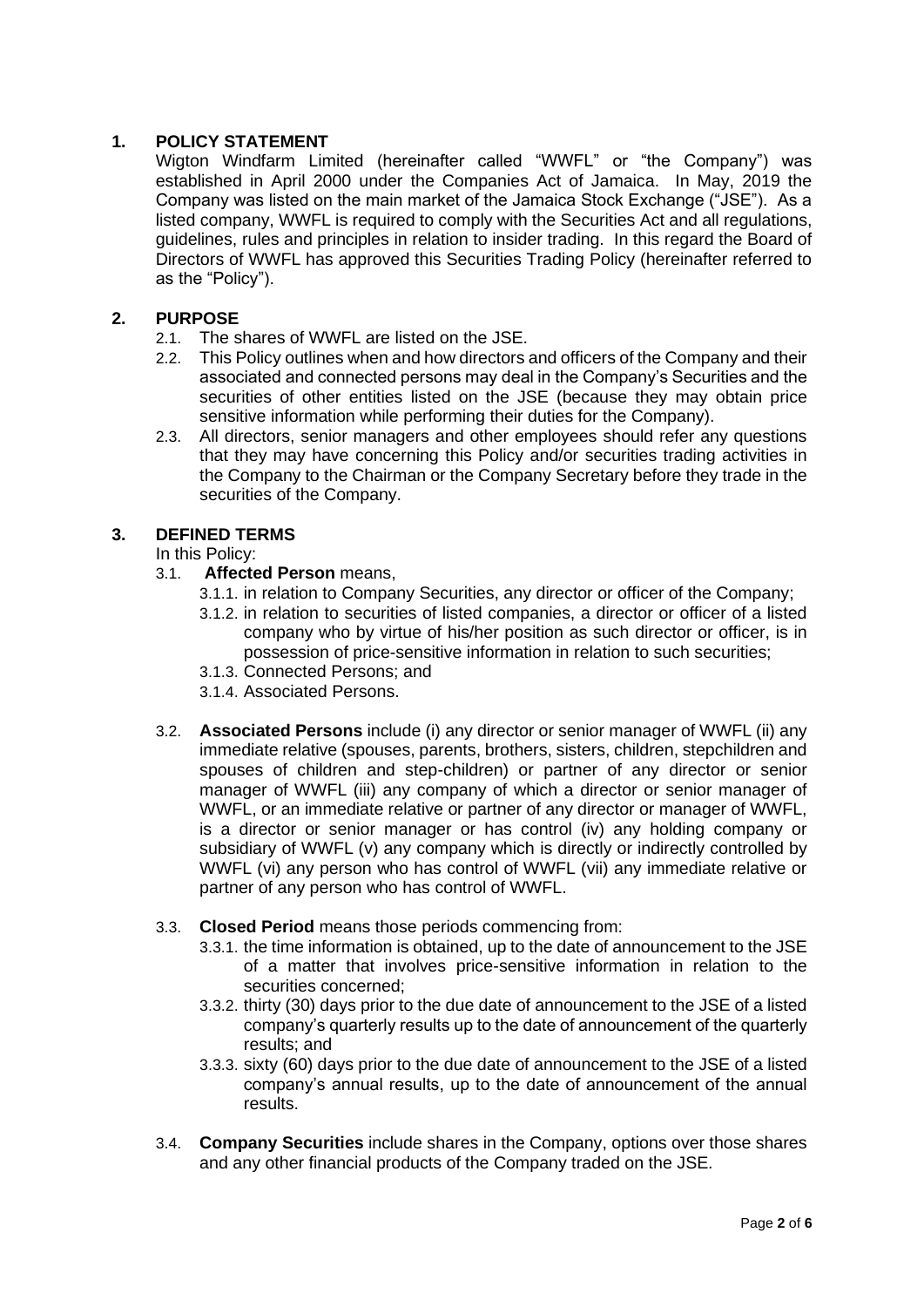- 3.5. **Connected Persons** mean in relation to a director or a senior manager, his/her: 3.5.1. husband or wife;
	- 3.5.2. minor children (to include stepchildren and adopted children) and dependents, and their spouses;
	- 3.5.3. partners; or
	- 3.5.4. bodies corporate of which the director/senior manager and/or persons connected with him/her together have control.
- 3.6. **Deal** shall be construed in accordance with the meaning of "dealing" as defined section 5 below;
- 3.7. **Designated officer** means any person other than the Chairman or Company Secretary;
- 3.8. **Officer** means the chief executive officer who is not a director, the chief financial officer of the Company or any other employee who has access or is privy to pricesensitive information in relation to the Company;
- 3.9. **One full market day** refers to a normal business day on which securities are traded on the JSE excluding the day on which a notification is given; and
- 3.10. **Price Sensitive Information** means information relating to the Company which: 3.10.1. is not generally available; and
	- 3.10.2. if it were generally available, would, or would be likely to:
		- 3.10.2.1. have a material effect on the price or value of the Company Securities; or
		- 3.10.2.2. influence persons who commonly invest in securities in deciding whether or not to buy, sell or deal in Company Securities.

## **4. PRICE SENSITIVE INFORMATION**

- 4.1. In accordance with the Securities Act, Associated Persons must not deal in, buy, sell or otherwise deal in and must not cause or procure any other person to deal in Company Securities or other securities, if that person, by reason of being associated with WWFL, is in possession of Price Sensitive Information in relation to WWFL.
- 4.2. If any person has Price Sensitive Information about any other listed company's securities by reason of the person being associated with WWFL, the person must not deal in the securities of that listed company if the Price Sensitive Information about those securities relates to an actual or expected transaction involving WWFL and that listed company, or involving either one of them and the securities of the other.

## **5. DEALING IN SECURITIES**

- 5.1. Dealing in securities includes any one or more of the following actions, whether undertaken as principal or as agent:-
	- 5.1.1. acquiring or disposing of securities or any interest in securities;
	- 5.1.2. entering into an agreement to apply for, acquire or dispose of securities;
	- 5.1.3. making or offering to make with any person, or inducing or attempting to induce any person to enter into or to offer to enter into: -
		- 5.1.3.1. any agreement for or with a view to acquiring or disposing of securities or any interest in securities;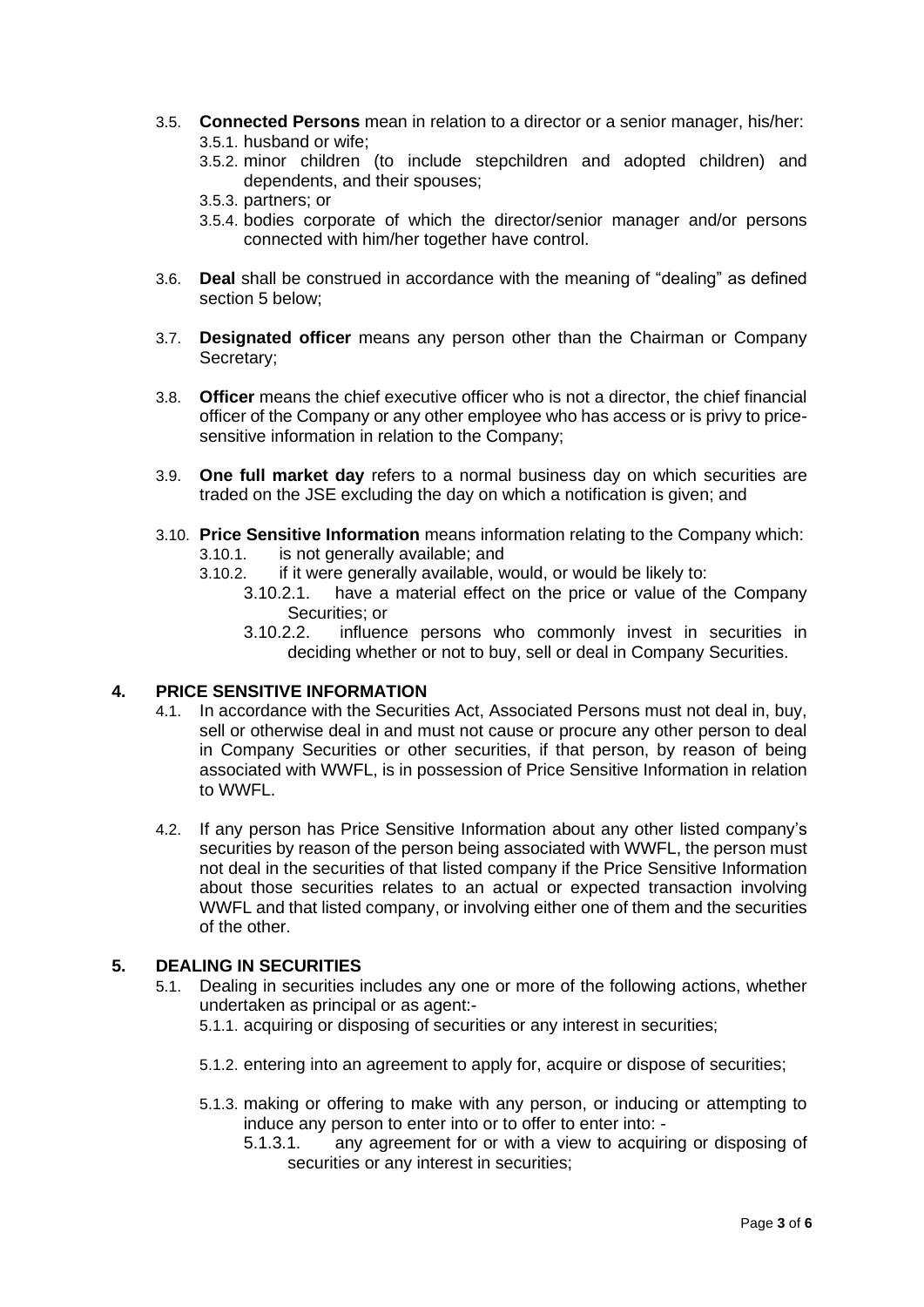- 5.1.3.2. any agreement for or with a view to subscribing for or underwriting securities; or
- 5.1.3.3. any agreement, the purpose or avowed purpose of, which is to secure a profit to any of the parties from the yield of securities or by reference to fluctuations in the values of securities; and
- 5.1.4. granting, accepting, acquiring, disposing of, exercising or discharging an option (whether by call or put or both) or any other right or obligation, present or future, conditional or unconditional, to acquire or dispose of securities or any interest in securities, provided that: -
	- 5.1.4.1. where the price payable for the securities is fixed at the time of the grant of the option, the dealing is to be regarded as having occurred at the time of grant.
	- 5.1.4.2. where the price payable for the securities to be acquired by exercise of an option is to be fixed at the time of the exercise of the option or at some other future time, the dealing is to be regarded as having occurred at the time when the price of the securities becomes fixed.
- 5.2. The requirements of this Policy shall apply to the following categories of dealings:- 5.2.1. dealings in the securities of the Company by an Affected Person; and
	- 5.2.2. dealings in the securities of other listed companies by a director and officer of a listed company,

when by virtue of his/her position as such Affected Person, director or officer, he/she is in possession of Price Sensitive Information in relation to such securities.

## **6. RESTRICTIONS ON DEALING**

- 6.1. An Affected Person may not deal or procure another person to deal in Company Securities or the listed securities of another entity:-
	- 6.1.1. Subject to section 51 of the Securities Act, if he or she has information that he or she knows, or ought reasonably to know, is Price Sensitive Information in relation to Company Securities or those securities of the other entity; or
	- 6.1.2. Subject to section 9 below, during any of the Closed Periods, unless the procedure set out in section 7 below is followed.

#### **7. EXEMPTIONS**

- 7.1. The following categories of dealings are exempted from the restrictions on dealings in section 6.1.2 above (but not from the restriction in section 6.1.1):-
	- 7.1.1. exercise of options or rights under an employee share or share option scheme;
	- 7.1.2. conversion of convertible securities;
	- 7.1.3. acceptance of entitlements under an issue or offer of securities, where such issue or offer is made available to all holders of the Company Securities or to all holders of a relevant class of its securities, on the same terms;
	- 7.1.4. undertaking to accept, or the acceptance of a take-over offer; and
	- 7.1.5. undertaking to accept, or the acceptance of securities as part of a merger by way of scheme of arrangement.

## **8. SUBSEQUENT DEALINGS**

For the avoidance of doubt, it is hereby stated that subsequent dealings in any securities obtained as a result of the dealings stated in section 7 are not exempted from the restrictions in section 6.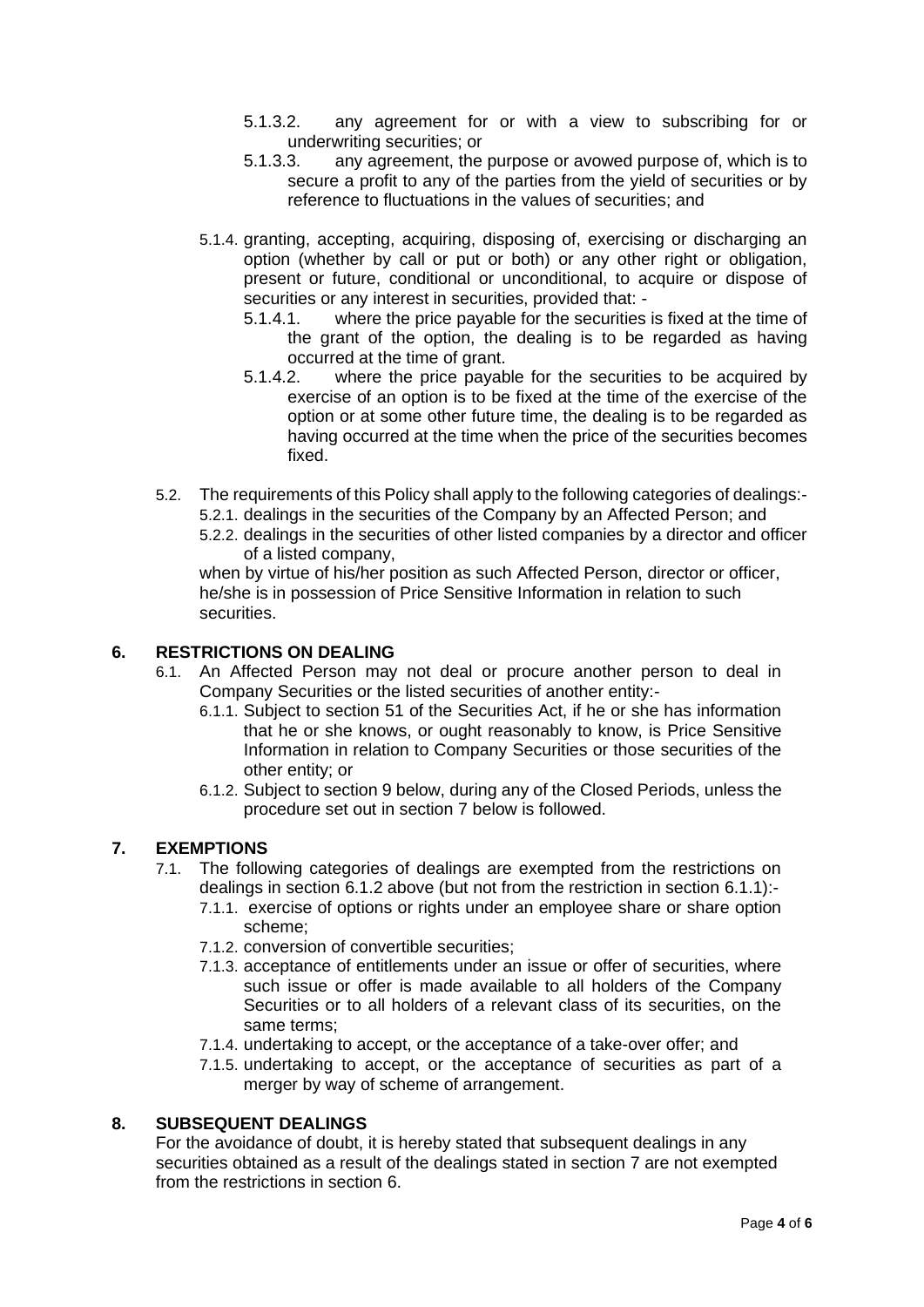## **9. PROCEDURE FOR DEALINGS DURING CLOSED PERIODS**

- 9.1. An Affected Person may deal in Company Securities during a Closed Period subject to the following conditions: -
	- 9.1.1. Prior to the proposed dealing, an announcement must be made by the Affected Person to the designated officer of the Company accompanied by notification in writing to the Chairman (or other director appointed for the specific purpose of receiving such notification). The announcement shall state, amongst other things: -
		- 9.1.1.1. the Affected Person's current holdings of securities in the Company;
		- 9.1.1.2. the Affected Person's intention to deal in the securities of the Company during a Closed Period; and
		- 9.1.1.3. the Affected Person's reason(s) for the trade(s).
	- 9.1.2. the proposed dealing can only be effected after one full market day has elapsed following the announcement being made pursuant to subparagraph 9.1.1 above;
	- 9.1.3. an immediate announcement must be made to the JSE by the designated officer of the Company, not later than one full market day following the dealing. The announcement shall state, amongst other things: -
		- 9.1.3.1. the date on which the dealing occurred;
		- 9.1.3.2. the consideration for the dealing; and
		- 9.1.3.3. the number of securities involved in the dealing, both in absolute terms and as a percentage of all issued securities of that class in the Company;
	- 9.1.4. the Affected Person must give notice of the dealing in writing to the Company Secretary within one full market day after the dealing has occurred. The notice shall contain all such information as was given in the announcement made pursuant to subparagraph 9.1.3 above;
	- 9.1.5. WWFL will maintain a proper record of all notices received by it pursuant to subparagraph 9.1.4 above; and
	- 9.1.6. the Company Secretary will at each meeting of the Board of Directors, table a summary of all dealings notified since the last board meeting of the Company.

## **10. PROCEDURE FOR DEALINGS OUTSIDE CLOSED PERIODS**

- 10.1. Where an Affected Person deals in the securities of the Company outside Closed Periods, the Affected Person, the Company and the Company Secretary must comply with the following requirements:-
	- 10.1.1. the Affected Person should not deal in the securities of the Company without first notifying the Chairman (or other director appointed for that specific purpose) and receiving acknowledgement of such notice;
	- 10.1.2. the Affected Person must, within 3 working days after the dealing has occurred, give notice of the dealing in writing to the Company Secretary and the Company must notify the JSE no later than 5 working days after such dealing. The notice and announcement shall include the information set out in section 9.1.3;
	- 10.1.3. the Company will maintain a proper record of all notices received by it pursuant to subparagraph 9.1.2 above; and
	- 10.1.4. the Company Secretary will, at each meeting of the Board of Directors, table a summary of all dealings notified since the last board meeting of the Company.